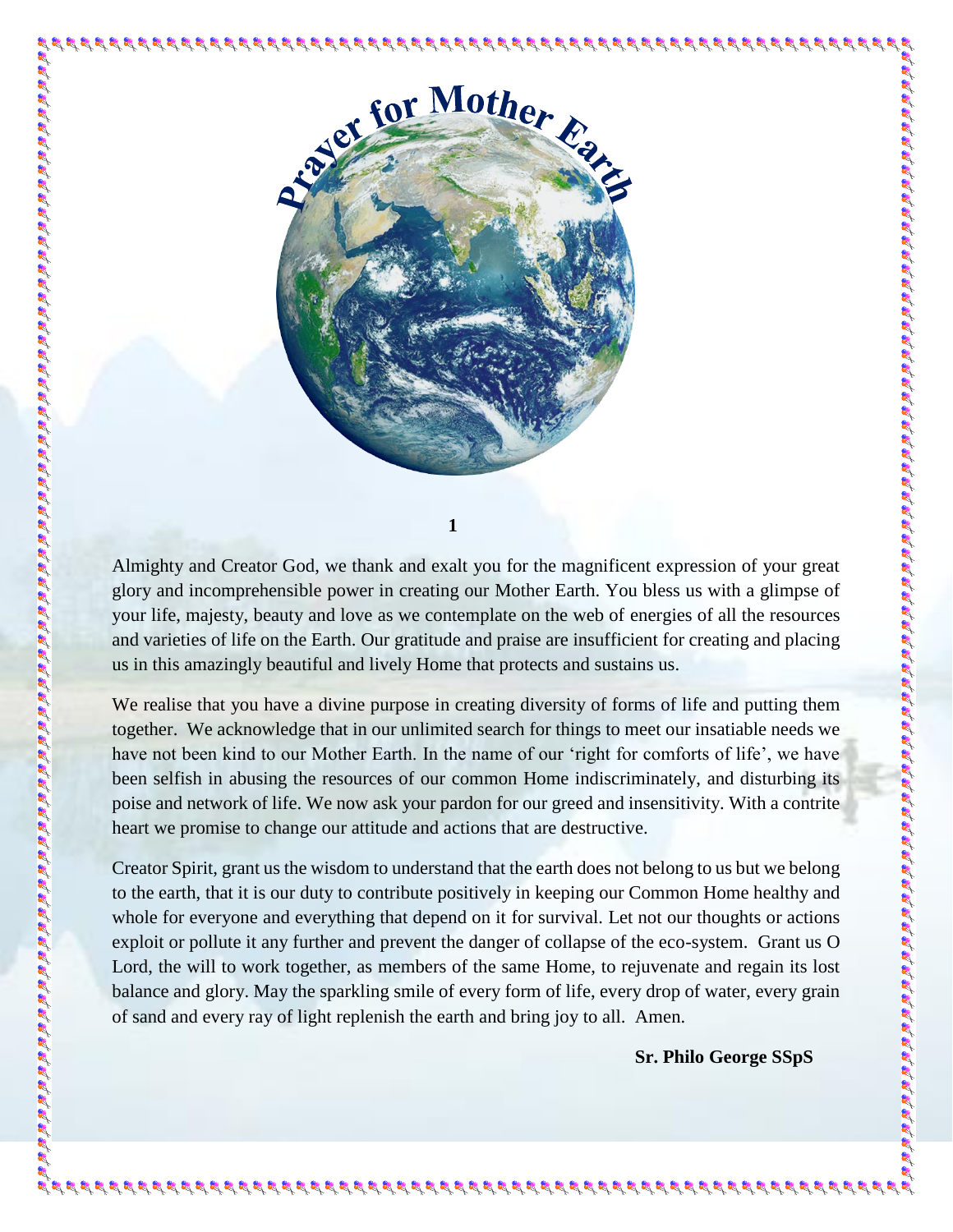Mother Earth, our home, God our Father, you are the Creator who made this world, the Earth. You saw that is good. You have given us this great gift, a home for us. We have no words to thank and praise You enough for it. Earth is also our mother. Yes our mother and earth are in many ways similar. That is why this planet is called Mother Earth. Both are the sources of life giving and life protectors. Mothers are the most powerful protectors for us. The qualities of a mother are very many. So also, with our Mother earth, her nurturing, patience, humility, generosity, and silent suffering are remarkable. She gives everything we need. Our home to live as families. The materials for making the house. We are provided with all food items, including healing medicines. Our Mother earth is generous with many other valuable things for us such as gold and silver for our use. Generous and Gracious GOD, YOU have given us life with all your gifts and blessings, so that we your children may live according to your will. But Lord we failed very many a time. We sin and give you pain and sorrow. We crucify you every day likewise we do to our mother earth. In spite of giving everything, we do harm to our mother earth. She is suffering silently but we are not learning anything from the earth. We are experiencing the reactions of the earth at times. Lord God we ask you to make us aware of our mistakes. Help us in keeping the nature alive and protect it from all harm. Help us to cooperate with the nature without which we cannot live here on earth. Lord God Almighty you are great and merciful, thank you,

Lord, for your life and love. We pray for the whole world, our brothers and sisters may we live together without any divisions of caste or creed. Let all your children may live in peace and harmony with one another and with the whole world. Amen.

 **Sr. Vinita Joseph SSpS**



**2**